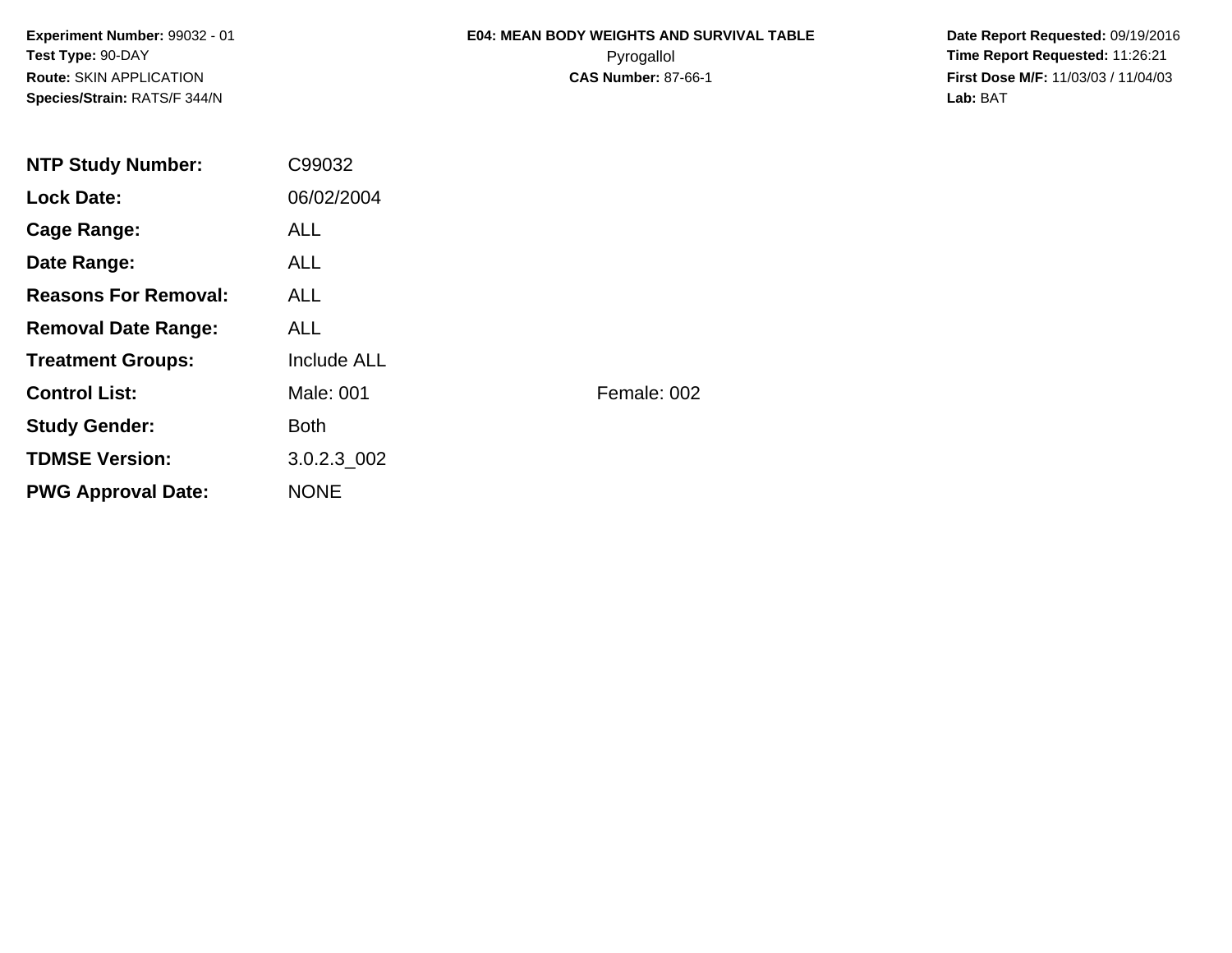# **E04: MEAN BODY WEIGHTS AND SURVIVAL TABLE**

 **Date Report Requested:** 09/19/2016 Pyrogallol **Time Report Requested:** 11:26:21 **First Dose M/F:** 11/03/03 / 11/04/03<br>**Lab:** BAT **Lab:** BAT

**MALE**

| <b>DAY</b>                | 0 MG/KG |    | <b>9.5 MG/KG</b> |                        |    | <b>18.75 MG/KG</b> |                 |    | 37.5 MG/KG  |                        |    | <b>75 MG/KG</b> |                        |    | <b>150 MG/KG</b> |                        |    |  |
|---------------------------|---------|----|------------------|------------------------|----|--------------------|-----------------|----|-------------|------------------------|----|-----------------|------------------------|----|------------------|------------------------|----|--|
|                           | WT(G)   | N  | WT(G)            | %<br>OF<br><b>CNTL</b> | N  | WT(G)              | %<br>OF<br>CNTL | N  | WT(G)       | %<br>OF<br><b>CNTL</b> | N  | WT(G)           | %<br>OF<br><b>CNTL</b> | N  | WT(G)            | %<br>OF<br><b>CNTL</b> | N  |  |
|                           | 115.5   | 10 | 114.9            | 99.5                   | 10 | 114.8              | 99.4            | 10 | 115.7       | 100.2                  | 10 | 115.3           | 99.8                   | 10 | 115.9            | 100.4                  | 10 |  |
| 8                         | 147.7   | 10 | 146.6            | 99.3                   | 10 | 146.3              | 99.0            | 10 | 148.9       | 100.8                  | 10 | 145.9           | 98.8                   | 10 | 148.5            | 100.6                  | 10 |  |
| 15                        | 182.4   | 10 | 181.5            | 99.5                   | 10 | 182.4              | 100.0           | 10 | 185.2       | 101.6                  | 10 | 182.7           | 100.2                  | 10 | 184.5            | 101.1                  | 10 |  |
| 22                        | 215.1   | 10 | 212.2            | 98.7                   | 10 | 214.9              | 99.9            | 10 | 218.4       | 101.6                  | 10 | 214.0           | 99.5                   | 10 | 215.9            | 100.4                  | 10 |  |
| 29                        | 240.6   | 10 | 235.7            | 98.0                   | 10 | 239.1              | 99.4            | 10 | 238.9       | 99.3                   | 10 | 236.5           | 98.3                   | 10 | 239.3            | 99.5                   | 10 |  |
| 36                        | 259.8   | 10 | 254.3            | 97.9                   | 10 | 257.4              | 99.1            | 10 | 259.9       | 100.0                  | 10 | 254.9           | 98.1                   | 10 | 258.4            | 99.4                   | 10 |  |
| 43                        | 271.9   | 10 | 269.7            | 99.2                   | 10 | 273.3              | 100.5           | 10 | 277.0       | 101.9                  | 10 | 270.8           | 99.6                   | 10 | 274.7            | 101.0                  | 10 |  |
| 50                        | 287.0   | 10 | 283.0            | 98.6                   | 10 | 287.1              | 100.0           | 10 | 288.1       | 100.4                  | 10 | 279.4           | 97.4                   | 10 | 286.4            | 99.8                   | 10 |  |
| 57                        | 297.4   | 10 | 293.8            | 98.8                   | 10 | 298.4              | 100.3           | 10 | 300.5       | 101.1                  | 10 | 289.8           | 97.5                   | 10 | 295.0            | 99.2                   | 10 |  |
| 64                        | 314.0   | 10 | 306.5            | 97.6                   | 10 | 309.8              | 98.6            | 10 | 307.1       | 97.8                   | 10 | 303.7           | 96.7                   | 10 | 306.9            | 97.7                   | 10 |  |
| 71                        | 319.0   | 10 | 315.5            | 98.9                   | 10 | 319.4              | 100.1           | 10 | 319.5       | 100.1                  | 10 | 309.1           | 96.9                   | 10 | 314.5            | 98.6                   | 10 |  |
| 78                        | 326.6   | 10 | 324.6            | 99.4                   | 10 | 328.9              | 100.7           | 10 | 327.6       | 100.3                  | 10 | 318.0           | 97.4                   | 10 | 323.5            | 99.0                   | 10 |  |
| 85                        | 329.6   | 10 | 329.0            | 99.8                   | 10 | 332.0 100.7        |                 | 10 | 333.1       | 101.0                  | 10 | 320.3           | 97.2                   | 10 | 326.3            | 99.0                   | 10 |  |
| <b>TERM</b><br><b>SAC</b> | 339.6   | 10 | 339.8 100.1      |                        | 10 | 345.7 101.8        |                 | 10 | 341.8 100.6 |                        | 10 | 329.7           | 97.1                   | 10 | 331.0            | 97.5                   | 10 |  |

\*\*\* END OF MALE \*\*\*